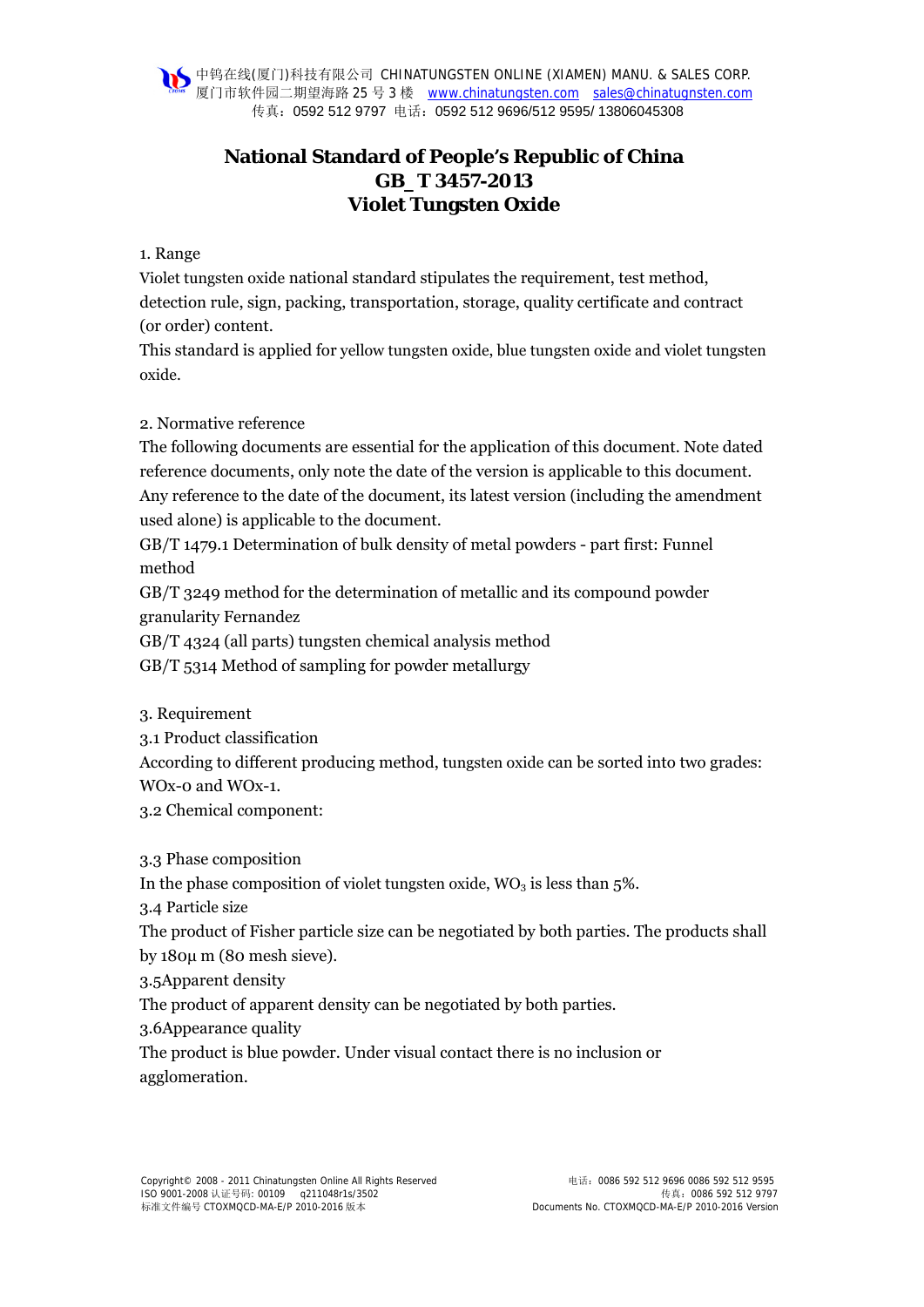**◆中钨在线(厦门)科技有限公司 CHINATUNGSTEN ONLINE (XIAMEN) MANU. & SALES CORP.** 厦门市软件园二期望海路 25 号 3 楼 www.chinatungsten.com sales@chinatugnsten.com 传真:0592 512 9797 电话:0592 512 9696/512 9595/ 13806045308

| Grade                    |                         | A1                    |
|--------------------------|-------------------------|-----------------------|
| W18O49 Content (%min)    |                         | 95.0                  |
| WO3 Content (%max)       |                         | 5                     |
| Impurities<br>(PPM, max) | Element                 | Max                   |
|                          | Sn                      | 0.5                   |
|                          | $\overline{\mathsf{s}}$ | 5                     |
|                          | Cu                      | 1                     |
|                          | Mo                      | 10                    |
|                          | Bi                      | 0.5                   |
|                          | As                      | 5                     |
|                          | P                       | 5                     |
|                          | Sï                      | 5                     |
|                          | Ca                      | 5                     |
|                          | Mn                      | 1                     |
|                          | Pb                      | 0.5                   |
|                          | Fe                      | 5                     |
|                          | Tì                      | 2                     |
|                          | Mg                      | $\overline{2}$        |
|                          | Na                      | $\overline{4}$        |
|                          | ĸ                       | 6                     |
|                          | Cr                      | $\overline{2}$        |
|                          | v                       | $\overline{2}$        |
|                          | Co                      | $\overline{2}$        |
|                          | Ni                      | 2                     |
|                          | AI                      | $\overline{2}$        |
|                          | Cd                      | 0.5                   |
|                          | Sb                      | 1                     |
|                          | <b>Scott Density</b>    | 1.75g/cm <sup>3</sup> |
|                          | F.S.S.S.                | 10-18µm               |

4. Test method

4.1 Chemical component test is processed under provision GB/T 4324.

4.2 The analysis method of the phase composition of blue tungsten and tungsten is negotiated by both sides of supply and demand.

4.3 Particle size is processed under provision GB/T 3249.

4.4 Apparent density is processed under provision GB/T 1479.1.

4.5 Appearance quality is tested by visual contact.

5. Detection rule

5.1 Inspection and acceptance

5.1.1 Product is checked by supplier to ensure the product is up to the standard, the product quality certificate is required.

5.1.2 After received the product, demander check the product according to the national standard. If the test result is not match to the stipulation, demander should inform the supplier within 30 days from the date of receive. If arbitration is involved, the sampling is provided by demander and arbitration is executed by both parties.